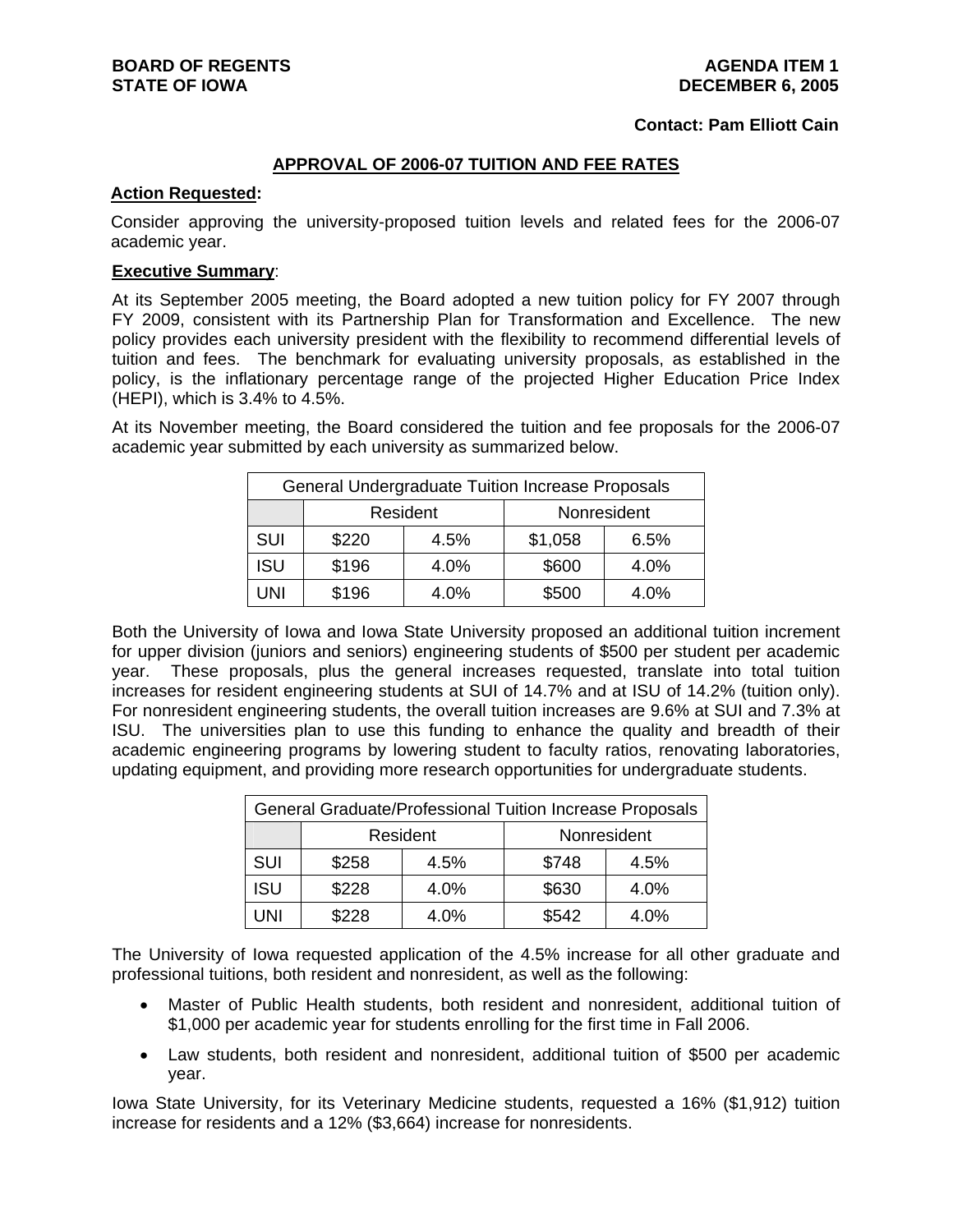# **BOARD OF REGENTS AGENERATION CONTROLLER AGENERATION AGENERATION AGENERATION CONTROLLER AGENERATION STATE OF IOWA** PAGE 2

In accordance with state law and administrative rules, when increasing tuition or mandatory fees, the Board may to take action no sooner than 30 days after notification of the proposed increase to presiding officers of each student government organization at each affected institution. Notification was provided to the designated student groups on each campus on October 25, 2005.

| <b>UNDERGRADUATE</b>              | <b>Base Tuition</b> |           |          | <b>Mandatory Fees</b> | <b>Total Base Tuition and</b><br><b>All Mandatory Fees</b> |                                                            |          |          |  |  |
|-----------------------------------|---------------------|-----------|----------|-----------------------|------------------------------------------------------------|------------------------------------------------------------|----------|----------|--|--|
|                                   | 2005-06             | 2006-07   | 2005-06  | 2006-07               | 2005-06                                                    | 2006-07                                                    | \$ Incr  | $%$ Incr |  |  |
| <b>UNIVERSITY OF IOWA</b>         |                     |           |          |                       |                                                            |                                                            |          |          |  |  |
| Resident                          | 4,890.00            | 5.110.00  | 722.00   | 755.00                | 5.612.00                                                   | 5,865.00                                                   | 253.00   | 4.5%     |  |  |
| Nonresident                       | 16,276.00           | 17,334.00 | 722.00   | 755.00                | 16,998.00                                                  | 18,089.00                                                  | 1,091.00 | 6.4%     |  |  |
| <b>IOWA STATE UNIVERSITY</b>      |                     |           |          |                       |                                                            |                                                            |          |          |  |  |
| Resident                          | 4.890.00            | 5.086.00  | 744.00   | 774.16                | 5.634.00                                                   | 5,860.16                                                   | 226.16   | 4.0%     |  |  |
| Nonresident                       | 14,980.00           | 15,580.00 | 744.00   | 774.16                | 15.724.00                                                  | 16,354.16                                                  | 630.16   | 4.0%     |  |  |
| UNIVERSITY OF NORTHERN IOWA       |                     |           |          |                       |                                                            |                                                            |          |          |  |  |
| Resident                          | 4,890.00            | 5,086.00  | 712.00   | 826.00                | 5,602.00                                                   | 5,912.00                                                   | 310.00   | 5.5%     |  |  |
| Nonresident                       | 12,502.00           | 13,002.00 | 712.00   | 826.00                | 13,214.00                                                  | 13,828.00                                                  | 614.00   | 4.6%     |  |  |
| <b>UNDERGRADUATE</b>              | <b>Base Tuition</b> |           |          | <b>Mandatory Fees</b> | <b>Total Base Tuition and</b>                              |                                                            |          |          |  |  |
| <b>ENGINEERING UPPER DIVISION</b> | 2005-06             | 2006-07   | 2005-06  | 2006-07               | 2005-06                                                    | <b>All Mandatory Fees</b><br>2006-07                       | \$ Incr  | % Incr   |  |  |
| UNIVERSITY OF IOWA                |                     |           |          |                       |                                                            |                                                            |          |          |  |  |
| Resident                          | 4,890.00            | 5.610.00  | 1,017.00 | 1.063.00              | 5,907.00                                                   | 6,673.00                                                   | 766.00   | 13.0%    |  |  |
| Nonresident                       | 16,276.00           | 17,834.00 | 1,017.00 | 1,063.00              | 17,293.00                                                  | 18,897.00                                                  | 1,604.00 | 9.3%     |  |  |
|                                   |                     |           |          |                       |                                                            |                                                            |          |          |  |  |
| <b>IOWA STATE UNIVERSITY</b>      |                     |           |          |                       |                                                            |                                                            |          |          |  |  |
| Resident                          | 4,890.00            | 5.586.00  | 977.00   | 999.16                | 5.867.00                                                   | 6,585.16                                                   | 718.16   | 12.2%    |  |  |
| Nonresident                       | 14,980.00           | 16,080.00 | 977.00   | 999.16                | 15,957.00                                                  | 17,079.16                                                  | 1,122.16 | 7.0%     |  |  |
| <b>GRADUATE</b>                   | <b>Base Tuition</b> |           |          | <b>Mandatory Fees</b> |                                                            | <b>Total Base Tuition and</b><br><b>All Mandatory Fees</b> |          |          |  |  |
|                                   | 2005-06             | 2006-07   | 2005-06  | 2006-07               | 2005-06                                                    | 2006-07                                                    | \$ Incr  | $%$ Incr |  |  |
| <b>UNIVERSITY OF IOWA</b>         |                     |           |          |                       |                                                            |                                                            |          |          |  |  |
| Resident                          | 5.708.00            | 5,966.00  | 716.00   | 743.00                | 6.424.00                                                   | 6,709.00                                                   | 285.00   | 4.4%     |  |  |
| Nonresident                       | 16,612.00           | 17,360.00 | 716.00   | 743.00                | 17,328.00                                                  | 18,103.00                                                  | 775.00   | 4.5%     |  |  |
| <b>IOWA STATE UNIVERSITY</b>      |                     |           |          |                       |                                                            |                                                            |          |          |  |  |
| Resident                          | 5,708.00            | 5,936.00  | 702.00   | 730.16                | 6,410.00                                                   | 6,666.16                                                   | 256.16   | 4.0%     |  |  |
| Nonresident                       | 15,720.00           | 16,350.00 | 702.00   | 730.16                | 16,422.00                                                  | 17,080.16                                                  | 658.16   | 4.0%     |  |  |
| UNIVERSITY OF NORTHERN IOWA       |                     |           |          |                       |                                                            |                                                            |          |          |  |  |
| Resident                          | 5,708.00            | 5.936.00  | 712.00   | 826.00                | 6.420.00                                                   | 6.762.00                                                   | 342.00   | 5.3%     |  |  |
| Nonresident                       | 13,532.00           | 14,074.00 | 712.00   | 826.00                | 14,244.00                                                  | 14,900.00                                                  | 656.00   | 4.6%     |  |  |

# **Proposed Regent Tuition and Mandatory Fees Academic Year 2006-07**

## Unit Cost of Instruction versus Tuition

Board policy requires that tuition for nonresident undergraduate students should, at a minimum, cover the full cost of their education at each Regent university. The Board has historically utilized university compiled information regarding the cost of instruction per student ("unit cost") to measure compliance.

The unit cost represents general fund supported cost of instruction of a full-time equivalent student at a given level and includes certain assumptions relative to instructional costs at the various student levels (i.e., lower division undergraduates, upper division undergraduates, graduate, and professional). Costs such as building repairs, public service, scholarships and fellowships, auxiliary enterprises, health care units, indirect cost recovery, and capitals are excluded from the unit cost calculations.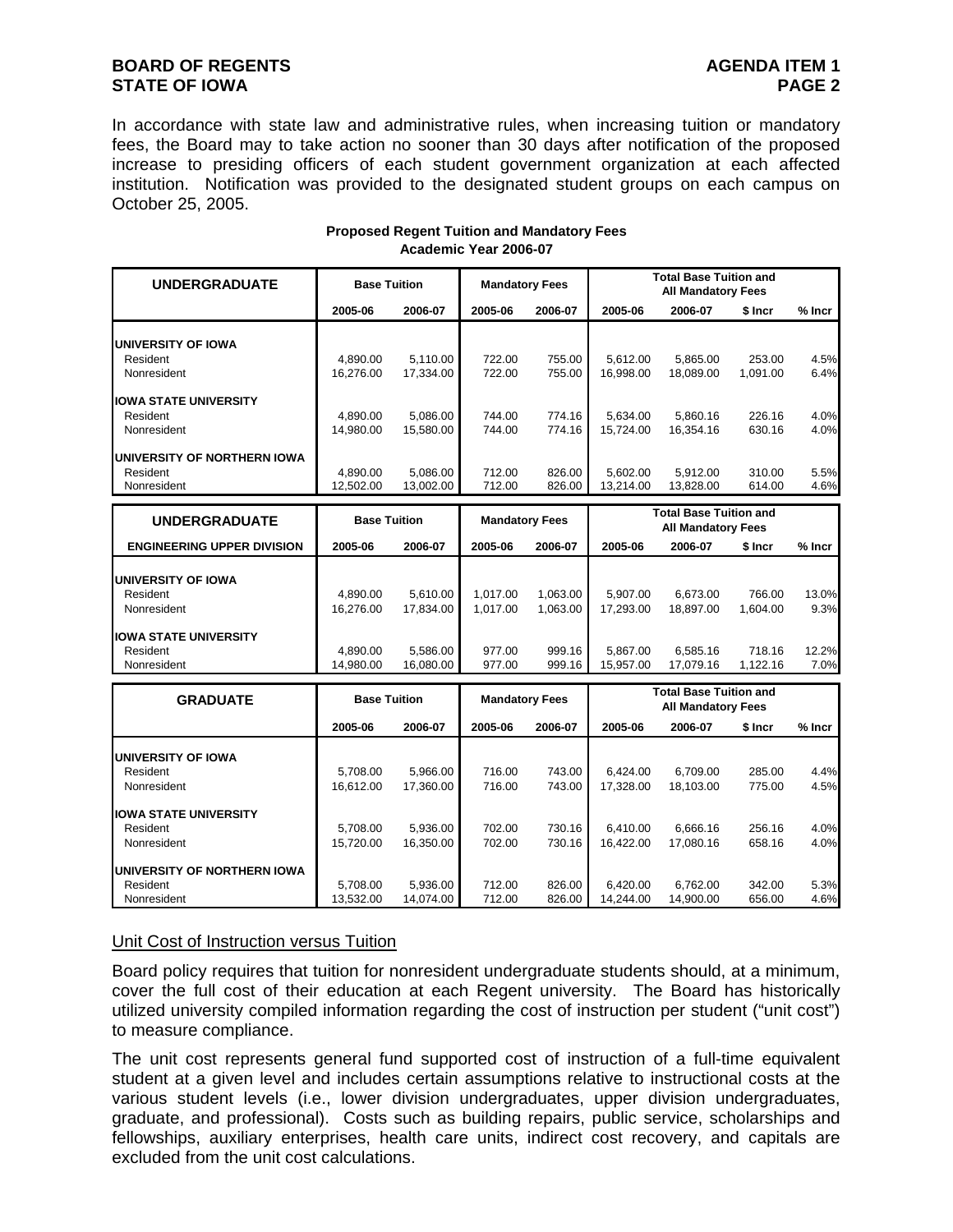The most recent unit cost study, based on FY 2003 expenditures, was presented to the Board in May 2004. The study based on FY 2005 expenditures is expected to be presented to the Board in the spring/summer of 2006. Tuition for nonresident undergraduates exceeds the projected unit costs of instruction at all three universities.

|            | FY 2006 Undergraduate Tuition Only | Estimated   |                            |
|------------|------------------------------------|-------------|----------------------------|
|            | Resident                           | Nonresident | Undergraduate<br>Unit Cost |
| SUI        | \$4,890                            | \$16,276    | \$9,651                    |
| <b>ISU</b> | \$4,890                            | \$14,980    | \$9,816                    |
| UNI        | \$4,890                            | \$12,502    | \$9,827                    |

# Projected Tuition Revenue and Set-Aside Increases

For FY 2006, undergraduate tuition makes up approximately 70.2% of total budgeted tuition revenues at SUI; 81.2% at ISU; and 90.6% at UNI. Resident tuition accounts for 50.6% of total tuition revenues at SUI; 49.8% at ISU; and 86.1% at UNI.

The Board's tuition policy mandates that a minimum of 15% of gross tuition proceeds be set-aside for student financial aid, a mix of need-based aid and merit-based aid. This combination of aid is essential for the universities to attract high achieving students as well as provide affordable higher education.

In the November tuition materials, the estimated tuition and set-aside increments were based on fall 2005 enrollments. Because of anticipated changes in enrollments, the combined additional revenues from the proposed undergraduate and graduate/professional tuition rate increases based on anticipated enrollment for fall 2006 are expected to provide additional revenues and set-aside funding for the 2006-07 academic year. The following totals are lower than the amounts presented in November.

|            | Estimated Incremental<br><b>Gross Tuition</b> | <b>Estimated Incremental</b><br><b>Net Tuition</b> |                |  |
|------------|-----------------------------------------------|----------------------------------------------------|----------------|--|
| SUI        | \$12.5 million                                | \$3.5 million                                      | $$9.0$ million |  |
| ISU        | 4.5 million                                   | 0.7 million                                        | 3.8 million    |  |
| <b>UNI</b> | 1.7 million                                   | 0.2 million                                        | 1.5 million    |  |
| Totals     | \$18.7 million                                | \$4.4 million                                      | \$14.3 million |  |

The proposed set-aside percentages for student financial aid, based on anticipated gross tuition revenues for FY 2007 are: SUI at 18.3%; ISU at 22.7%; and UNI at 18%. The FY 2006 budgets reflect set-aside percentages of 17.8% at SUI, 22.9% at ISU, and 18.2% at UNI. Each university has exceeded the minimum required 15% for several fiscal years.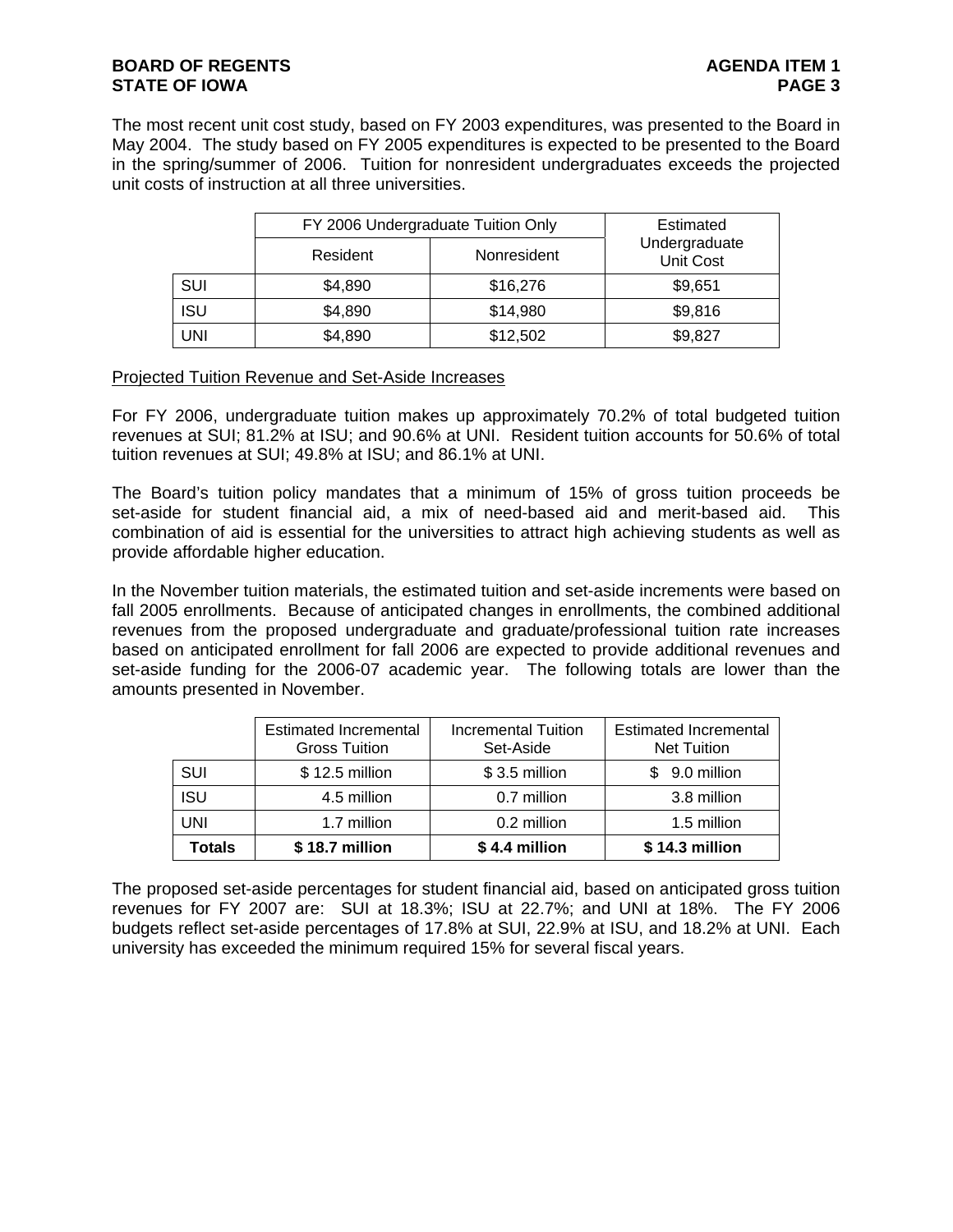# **BOARD OF REGENTS AGENTS** AGENDA ITEM 1 **STATE OF IOWA** PAGE 4

## Mandatory Fee Increases

Mandatory fees, charged to each student, provide a distinct resource to respond to specific needs of students. Each University proposed increases for most of the various mandatory fees. The majority of the requested increases were within the HEPI range. Fee proposals for the 2006-07 academic year above the identified range (unless due to rounding) are highlighted below:

University of Iowa

- College of Business computer fee increase proposal of \$37 (8.1%) would provide funding for expanded computer classroom space by offering a mobile laptop cart system. The incremental fee is expected to generate \$50,000.
- College of Liberal Arts (CLAS) computer fee represents a premium of \$50 on the general computer fee to generate resources to replace aging equipment and provide additional technology support staff. The proposed fee increase for CLAS students is \$60 (27.9%). The incremental fee is expected to generate \$789,000.
- College of Law computer fee proposal is an increase of \$60 (15.4%) for student-accessible databases and funding for law library computer staff salaries. The incremental fee is expected to generate \$42,200.
- Career Services fee increase proposal, charged only to undergraduates, would double the current fee from \$6 to \$12. The increased fees would provide \$120,000 to support student tuition assistance, residence assistance, internship stipends, marketing, administrative costs, and faculty supervision.

Iowa State University

- Computer Sciences computer fee increase proposal of \$54 (15.6%) would provide additional funding for adequate technical support, hardware, or software upgrades, as indicated by a recent accreditation report. The increase would provide an additional \$23,271.
- Student Services fee increase proposal of \$13 (6.9%) would provide an additional \$637,000 to support the CyRide bus system and recreation services on campus.

University of Northern Iowa

- Computer fee proposal would increase the fee from \$116 to \$178. However, the University requested a decrease in its computer fee for the 2005-06 academic year (from \$165 to \$116) to stay within the overall Board-mandated range of 4% for tuition and fees; the University anticipated full funding of the state appropriations request in line with the Regent Transformation Plan, which did not materialize. The increase would provide about \$623,000.
- Building fee increase of \$34 (17.2%) was proposed to provide additional revenue of \$338,610 to meet the bonding requirement for the renovation and expansion of Maucker Union and debt service for the repair of the UNI-Dome roof.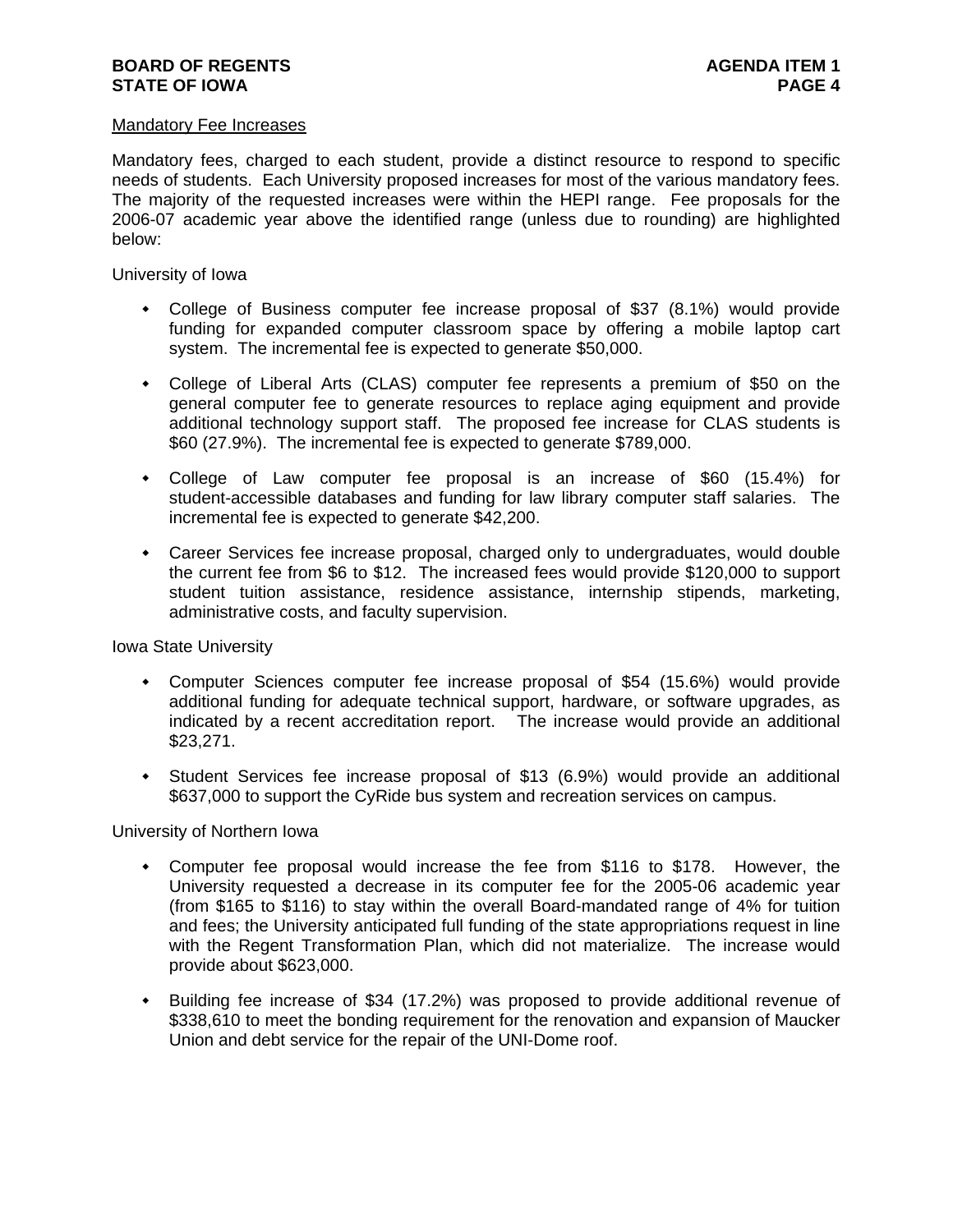# **BOARD OF REGENTS AGENDA ITEM 1 STATE OF IOWA**

|                              | <b>Mandatory Fee Proposals</b> |                                                                                                                                                                                                                                                                                                                                                                            |                |          |                                |            |                          |        |          |            |          |          |  |
|------------------------------|--------------------------------|----------------------------------------------------------------------------------------------------------------------------------------------------------------------------------------------------------------------------------------------------------------------------------------------------------------------------------------------------------------------------|----------------|----------|--------------------------------|------------|--------------------------|--------|----------|------------|----------|----------|--|
|                              |                                | <b>SUI</b>                                                                                                                                                                                                                                                                                                                                                                 |                |          |                                | <b>ISU</b> |                          |        |          | <b>UNI</b> |          |          |  |
|                              | Actual                         | Proposed                                                                                                                                                                                                                                                                                                                                                                   |                | Increase | Actual                         | Proposed   | Increase                 |        | Actual   | Proposed   |          | Increase |  |
|                              | 2005-06                        | 2006-07                                                                                                                                                                                                                                                                                                                                                                    | \$             | $\%$     | 2005-06                        | 2006-07    | \$                       | $\%$   | 2005-06  | 2006-07    | \$       | %        |  |
| Computer $\overline{^{(1)}}$ | 215                            | 225                                                                                                                                                                                                                                                                                                                                                                        | 10             | 4.7%     | 204                            | 212.00     | 8.00                     | 3.9%   | 116      | 178        | 62       | 53.4%    |  |
| Health                       | 172                            | 180                                                                                                                                                                                                                                                                                                                                                                        | 8              | 4.7%     | 170                            | 178.00     | 8.00                     | 4.7%   | 144      | 152        | 8        | 5.6%     |  |
| <b>Health Facility</b>       | 10                             | 10                                                                                                                                                                                                                                                                                                                                                                         | $\overline{a}$ | 0.0%     | 16                             | 16.00      | $\overline{\phantom{a}}$ | 0.0%   | 32       | 33         |          | 3.1%     |  |
| <b>Student Activities</b>    | 53                             | 55                                                                                                                                                                                                                                                                                                                                                                         | 2              | 3.8%     | 60                             | 61.16      | 1.16                     | 1.9%   |          |            |          |          |  |
| <b>Student Services</b>      | 55                             | 58                                                                                                                                                                                                                                                                                                                                                                         | 3              | 5.5%     | 188                            | 201.00     | 13.00                    | 6.9%   | 222      | 231        | 9        | 4.1%     |  |
| <b>Student Union</b>         | 92                             | 96                                                                                                                                                                                                                                                                                                                                                                         | 4              | 4.3%     |                                |            |                          |        |          |            |          |          |  |
| <b>Building</b>              | 119                            | 119                                                                                                                                                                                                                                                                                                                                                                        |                | 0.0%     | 106                            | 106.00     |                          | 0.0%   | 198      | 232        | 34       | 17.2%    |  |
| <b>Career Services</b>       | 6                              | 12                                                                                                                                                                                                                                                                                                                                                                         | 6              | 100.0%   |                                |            |                          |        |          |            |          |          |  |
| Totals                       | 722                            | 755                                                                                                                                                                                                                                                                                                                                                                        | 33             | 4.6%     | 744                            | 774.16     | 30.16                    | 4.1%   | 712      | 826        | 114      | 16.0%    |  |
|                              |                                | Dollar costs and increases for students majoring in Business Administration, Engineering, College of Liberal Arts (proposed)<br>and College of Public Health at SUI and for students majoring in Engineering, Computer Science & Management Information<br>Systems at ISU are higher. The 2006-07 proposals continue to include differential computer fees detailed below. |                |          |                                |            |                          |        |          |            |          |          |  |
|                              |                                | SUI                                                                                                                                                                                                                                                                                                                                                                        |                |          |                                | <b>ISU</b> |                          |        |          | <b>UNI</b> |          |          |  |
|                              | Actual                         | Proposed                                                                                                                                                                                                                                                                                                                                                                   |                | Increase | Proposed<br>Actual<br>Increase |            |                          | Actual | Proposed |            | Increase |          |  |
|                              | 2005-06                        | 2006-07                                                                                                                                                                                                                                                                                                                                                                    | S              | $\%$     | 2005-06                        | 2006-07    | \$                       | ℅      | 2005-06  | 2006-07    | \$       | $\%$     |  |
| Computer                     |                                |                                                                                                                                                                                                                                                                                                                                                                            |                |          |                                |            |                          |        |          |            |          |          |  |
| General                      | 215                            | 225                                                                                                                                                                                                                                                                                                                                                                        | 10             | 4.7%     | 204                            | 212        | 8                        | 3.9%   | 116      | 178        | 62       | 53.4%    |  |
| <b>Business</b>              | 458                            | 495                                                                                                                                                                                                                                                                                                                                                                        | 37             | 8.1%     |                                |            |                          |        |          |            |          |          |  |

 CLAS 215 275 60 27.9% - - - - - - Engineering 510 533 23 4.5% 437 437 - 0.0% - - - - - Public Health MS/PhD 515 539 24 4.7% - - - - - - - - - - Public Health MS/PhD 515 539 24 4.7% - - - - - - Law 390 450 60 15.4% - - - - - - Pharm D | 488 510 22 4.5% | - - - - | - - - - Computer Science - - - 347 401 54 15.6% - - - MIS - - - 347 361 14 4.0% - - - Graduate - - - 162 168 6 3.7% - - -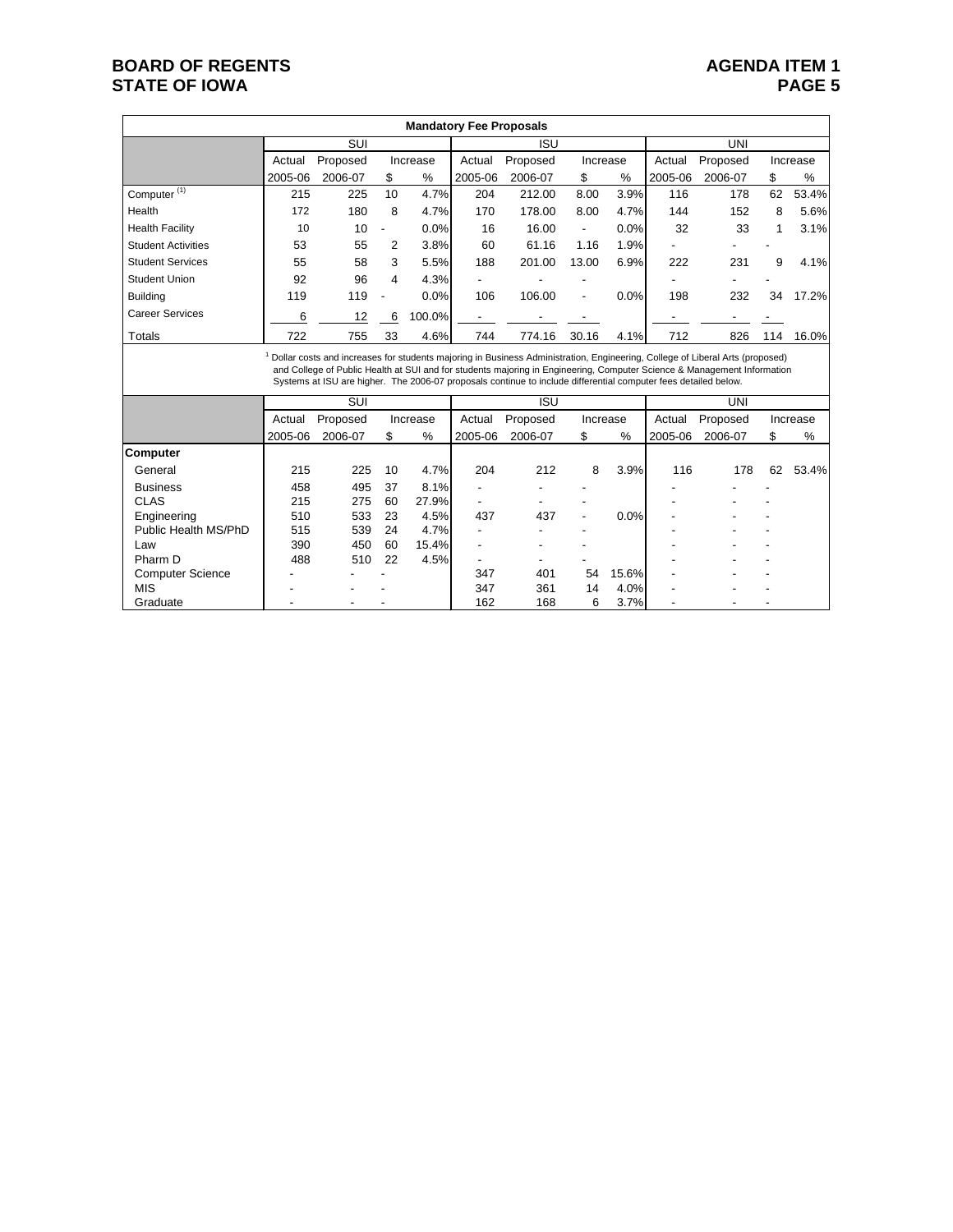#### Estimated Cost of Attendance

Iowa Code §262.9(18) requires the Board to publish the estimated total cost of attending the Regent universities, including room and board and other costs, at the same time that it publishes final tuition and mandatory fees.

Based on the preceding tuition proposal and university projected increases for room, board, and other costs, the following table estimates the total cost of attendance for a resident undergraduate student.

Other costs, as quantified for financial aid calculations, include the universities' estimates of student costs for books, supplies, transportation, and personal expenses.

|            | 2006-07 Academic Year<br><b>Resident Undergraduate</b><br><b>Estimated Cost of Attendance</b> |                   |                  |                       |                |               |  |  |  |  |
|------------|-----------------------------------------------------------------------------------------------|-------------------|------------------|-----------------------|----------------|---------------|--|--|--|--|
|            | Tuition<br>& Fees*                                                                            | Room &<br>Board** | Other<br>Costs** | Estimated<br>Totals** | \$<br>Increase | %<br>Increase |  |  |  |  |
| <b>SUI</b> | \$5,865.00                                                                                    | \$6,346.00        | \$4,050.00       | \$16,261.00           | \$606.00       | 3.9%          |  |  |  |  |
| <b>ISU</b> | 5,860.16                                                                                      | 6,379.00          | 4,199.00         | 16,438.16             | 656.16         | 4.2%          |  |  |  |  |
| <b>UNI</b> | 5,912.00                                                                                      | 5,795.00          | 4,155.00         | 15,862.00             | 882.00         | 5.9%          |  |  |  |  |
| Average    | 4.6%<br>5,879.05<br>6,173.33<br>16,187.05<br>4,134.67<br>714.72                               |                   |                  |                       |                |               |  |  |  |  |
|            | * Proposed.<br>** Estimated.                                                                  |                   |                  |                       |                |               |  |  |  |  |

#### Tuition Related Miscellaneous Charges

Proposed increases are consistent with each university's request.

| <b>TUITION-RELATED MISCELLANEOUS CHARGES</b>                 |                   | ACTUAL FY 2006 and PROPOSED FY 2007 |       |                       |                     |      |                             |                     |       |
|--------------------------------------------------------------|-------------------|-------------------------------------|-------|-----------------------|---------------------|------|-----------------------------|---------------------|-------|
|                                                              |                   | University of Iowa                  |       | Iowa State University |                     |      | University of Northern Iowa |                     |       |
| <b>Tuition-Related Miscellaneous Charges</b>                 | Actual<br>FY 2006 | Proposed<br>FY 2007                 | % Chg | Actual<br>FY 2006     | Proposed<br>FY 2007 |      | Actual<br>% Chg FY 2006     | Proposed<br>FY 2007 | % Chg |
| Correspondence Study (per semester hour)                     |                   |                                     |       |                       |                     |      | \$159                       | \$166               | 4.4%  |
| Extension Courses/Continuing Education (per credit hour)     |                   |                                     |       |                       |                     |      |                             |                     |       |
| Undergraduate                                                | \$204             | \$213                               | 4.4%  | \$204                 | \$212               | 3.9% | \$204                       | \$212               | 3.9%  |
| Graduate                                                     | \$318             | \$332                               | 4.4%  | \$318                 | \$331               | 4.1% | \$318                       | \$330               | 3.8%  |
| <b>MBA Program</b>                                           | \$442             | \$462                               | 4.5%  | \$413                 | \$430               | 4.1% | \$413                       | \$430               | 4.1%  |
| Executive MBA Program (entering fall 2005 & 2006) 2-yr total | \$47,000          | \$47,000                            | 0.0%  |                       |                     |      |                             |                     |       |
| RN to BSN Program (off campus only)                          | \$266             | \$278                               | 4.5%  |                       |                     |      |                             |                     |       |
| College of Public Health (off campus only)                   |                   |                                     |       |                       |                     |      |                             |                     |       |
| Undergraduate                                                | \$264             | \$276                               | 4.5%  |                       |                     |      |                             |                     |       |
| Graduate and Other Public Health MS and PhD                  | \$378             | \$395                               | 4.5%  |                       |                     |      |                             |                     |       |
| Master of Health Administration                              | \$550             | \$575                               | 4.5%  |                       |                     |      |                             |                     |       |
| Master of Public Health                                      | \$493             | \$568                               | 15.2% |                       |                     |      |                             |                     |       |
| Hospital Certificate Technology Programs (per year)          | \$785             | \$820                               | 4.5%  |                       |                     |      |                             |                     |       |
| Lakeside Lab (5 weeks)                                       |                   |                                     |       |                       |                     |      |                             |                     |       |
| Undergraduate (per credit hour)                              | \$204             | \$213                               | 4.4%  | \$204                 | \$212               | 3.9% | \$204                       | \$212               | 3.9%  |
| Graduate (per credit hour)                                   | \$318             | \$332                               | 4.4%  | \$318                 | \$331               | 4.1% | \$318                       | \$330               | 3.8%  |
| Law -- Special 10 Week Summer Session                        |                   |                                     |       |                       |                     |      |                             |                     |       |
| Resident                                                     | \$4.112           | \$4,458                             | 8.4%  |                       |                     |      |                             |                     |       |
| Nonresident                                                  | \$9,036           | \$9,606                             | 6.3%  |                       |                     |      |                             |                     |       |
| Open Credit (per project)                                    |                   |                                     |       |                       |                     |      | \$410                       | \$427               | 4.1%  |
| Workshops/Telecourses (per semester hour)                    |                   |                                     |       |                       |                     |      |                             |                     |       |
| Undergraduate                                                | \$204             | \$213                               | 4.4%  | \$204                 | \$212               | 3.9% | \$204                       | \$212               | 3.9%  |
| Graduate                                                     | \$318             | \$332                               | 4.4%  | \$318                 | \$331               | 4.1% | \$318                       | \$330               | 3.8%  |

H:\BF\2005\05decdoc\1105\_ITEMtuition.doc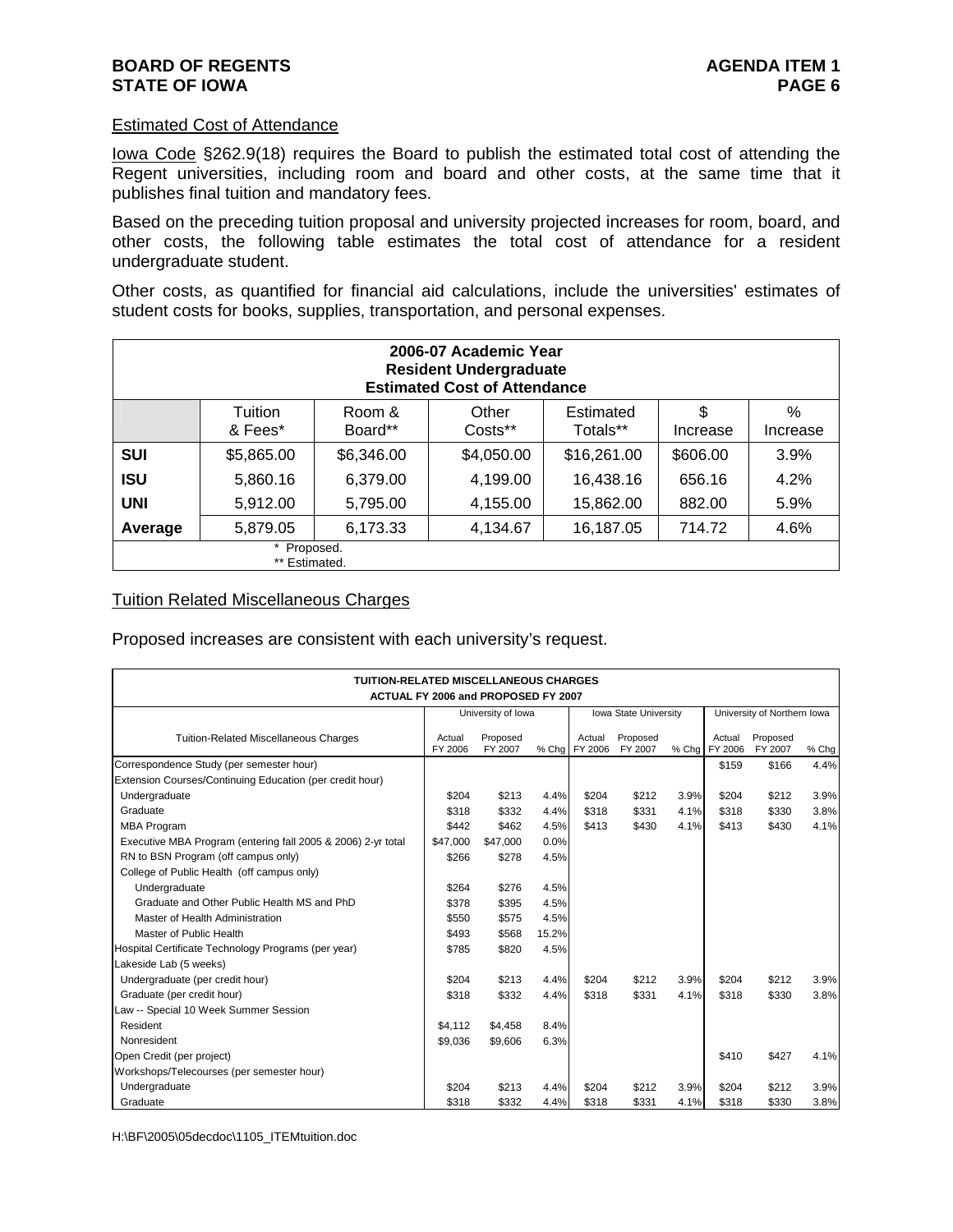# **BOARD OF REGENTS STATE OF IOWA**

#### **Board of Regents Proposed Tuition and Mandatory Fees Academic Year 2006-07**

# **AGENDA ITEM 1PAGE 7**

|                                                            | TUITION          |                   |               |                           |                                     | <b>MANDATORY FEES</b>      |                         |                        |                           |                            | <b>TOTALS</b>                  |                                                  |                                                 |
|------------------------------------------------------------|------------------|-------------------|---------------|---------------------------|-------------------------------------|----------------------------|-------------------------|------------------------|---------------------------|----------------------------|--------------------------------|--------------------------------------------------|-------------------------------------------------|
|                                                            | Base             | Computer<br>Fee   | Health<br>Fee | Health<br>Facility<br>Fee | Student<br><b>Activities</b><br>Fee | Student<br>Services<br>Fee | Student<br>Union<br>Fee | <b>Building</b><br>Fee | Career<br>Services<br>Fee | Total<br>Mandatory<br>Fees | Tuition &<br>Mandatory<br>Fees | \$ Increase<br>in Tuition &<br>Mandatory<br>Fees | % Increase<br>In Tuition &<br>Mandatory<br>Fees |
| <b>IUNIVERSITY OF IOWA</b>                                 |                  |                   |               |                           |                                     |                            |                         |                        |                           |                            |                                |                                                  |                                                 |
|                                                            |                  |                   |               |                           |                                     |                            |                         |                        |                           |                            |                                |                                                  |                                                 |
| Undergraduate Resident                                     | \$<br>5,110      | $\sqrt{3}$<br>225 | \$<br>180 \$  | 10 <sup>°</sup>           | \$<br>55                            | \$<br>58                   | \$<br>96                | \$<br>119              | 12                        | $\sqrt{3}$<br>755          | \$<br>5,865                    | 253<br>\$                                        | 4.5%                                            |
| Undergraduate Resident - Business                          | 5,110            | 495               | 180           | 10                        | 55                                  | 58                         | 96                      | 119                    | 12                        | 1,025                      | 6,135                          | 280                                              | 4.8%                                            |
| Undergraduate Resident - CLAS                              | 5,110            | 275               | 180           | 10                        | 55                                  | 58                         | 96                      | 119                    | 12                        | 805                        | 5,915                          | 303                                              | 5.4%                                            |
| Undergraduate Resident - Engineering                       | 5,110            | 533               | 180           | 10                        | 55                                  | 58                         | 96                      | 119                    | 12                        | 1,063                      | 6,173                          | 266                                              | 4.5%                                            |
| Undergraduate Resident - Engineering (upper division)      | 5,610            | 533               | 180           | 10                        | 55                                  | 58                         | 96                      | 119                    | 12                        | 1,063                      | 6,673                          | 766                                              | 13.0%                                           |
| Undergraduate Nonresident                                  | 17,334           | 225               | 180           | 10                        | 55                                  | 58                         | 96                      | 119                    | 12                        | 755                        | 18,089                         | 1,091                                            | 6.4%                                            |
| Undergraduate Nonresident - Business                       | 17,334           | 495               | 180           | 10                        | 55                                  | 58                         | 96                      | 119                    | 12                        | 1,025                      | 18,359                         | 1,118                                            | 6.5%                                            |
| Undergraduate Nonresident - CLAS                           | 17,334           | 275               | 180           | 10                        | 55                                  | 58                         | 96                      | 119                    | 12                        | 805                        | 18.139                         | 1.141                                            | 6.7%                                            |
| Undergraduate Nonresident - Engineering                    | 17,334           | 533               | 180           | 10                        | 55                                  | 58                         | 96                      | 119                    | 12                        | 1,063                      | 18,397                         | 1,104                                            | 6.4%                                            |
| Undergraduate Nonresident - Engineering (upper division)   | 17.834           | 533               | 180           | 10 <sup>°</sup>           | 55                                  | 58                         | 96                      | 119                    | 12                        | 1.063                      | 18.897                         | 1.604                                            | 9.3%                                            |
| <b>Graduate Resident</b>                                   | 5,966            | 225               | 180           | 10                        | 55                                  | 58                         | 96                      | 119                    | $\sim$                    | 743                        | 6,709                          | 285                                              | 4.4%                                            |
| Graduate Resident - CLAS                                   | 5,966            | $\overline{275}$  | 180<br>180    | 10                        | 55                                  | 58                         | 96                      | 119                    | $\overline{\phantom{a}}$  | 793                        | 6,759                          | 335                                              | 5.2%                                            |
| Graduate Resident - Engineering                            | 5,966            | 533<br>225        | 180           | 10<br>10                  | 55                                  | 58                         | 96                      | 119<br>119             | $\sim$                    | 1,051<br>743               | 7.017                          | 298                                              | 4.4%                                            |
| <b>Graduate Nonresident</b><br>Graduate Nonresident - CLAS | 17,360<br>17,360 | 275               | 180           | 10 <sup>1</sup>           | 55<br>55                            | 58<br>58                   | 96<br>96                | 119                    | $\sim$<br>$\sim$          | 793                        | 18,103<br>18,153               | 775<br>825                                       | 4.5%<br>4.8%                                    |
| Graduate Nonresident - Engineering                         | 17,360           | 533               | 180           | 10 <sup>1</sup>           | 55                                  | 58                         | 96                      | 119                    | $\blacksquare$            | 1,051                      | 18,411                         | 788                                              | 4.5%                                            |
| <b>Master of Accountancy Resident</b>                      | 9.654            | 225               | 180           | 10                        | 55                                  | 58                         | 96                      | 119                    | $\sim$                    | 743                        | 10,397                         | 443                                              | 4.5%                                            |
| Master of Accountancy Nonresident                          | 21,014           | 225               | 180           | 10 <sup>1</sup>           | 55                                  | 58                         | 96                      | 119                    | $\blacksquare$            | 743                        | 21,757                         | 933                                              | 4.5%                                            |
| Master of Physical Therapy Resident                        | 9,172            | 225               | 180           | 10                        | 55                                  | 58                         | 96                      | 119                    | $\sim$                    | 743                        | 9,915                          | 423                                              | 4.5%                                            |
| Master of Physical Therapy Nonresident                     | 20,034           | 225               | 180           | 10 <sup>°</sup>           | 55                                  | 58                         | 96                      | 119                    | $\blacksquare$            | 743                        | 20,777                         | 891                                              | 4.5%                                            |
| Master of Nursing Programs Resident                        | 8,900            | $\overline{225}$  | 180           | 10                        | 55                                  | 58                         | 96                      | 119                    | $\overline{\phantom{a}}$  | 743                        | 9,643                          | 411                                              | 4.5%                                            |
| Master of Nursing Programs Nonresident                     | 20.294           | 225               | 180           | 10 <sup>°</sup>           | 55                                  | 58                         | 96                      | 119                    | $\omega$                  | 743                        | 21.037                         | 901                                              | 4.5%                                            |
| Master of Health Administration Resident                   | 9,226            | 225               | 180           | 10 <sup>1</sup>           | 55                                  | 58                         | 96                      | 119                    | $\sim$                    | 743                        | 9,969                          | 425                                              | 4.5%                                            |
| Master of Health Administration Nonresident                | 20,620           | 225               | 180           | 10                        | 55                                  | 58                         | 96                      | 119                    | $\sim$                    | 743                        | 21,363                         | 915                                              | 4.5%                                            |
| Master of Public Health Resident (entering fall 2005)      | 8,138            | 225               | 180           | 10                        | 55                                  | 58                         | 96                      | 119                    | $\sim$                    | 743                        | 8,881                          | 377                                              | 4.4%                                            |
| Master of Public Health Resident (entering fall 2006)      | 9,138            | 225               | 180           | 10                        | 55                                  | 58                         | 96                      | 119                    | $\sim$                    | 743                        | 9,881                          | 1,377                                            | 16.2%                                           |
| Master of Public Health Nonresident (entering fall 2005)   | 19,534           | 225               | 180           | 10                        | 55                                  | 58                         | 96                      | 119                    | $\sim$                    | 743                        | 20,277                         | 869                                              | 4.5%                                            |
| Master of Public Health Nonresident (entering fall 2006)   | 20,534           | 225               | 180           | 10 <sup>1</sup>           | 55                                  | 58                         | 96                      | 119                    | $\overline{\phantom{a}}$  | 743                        | 21,277                         | 1,869                                            | 9.6%                                            |
| Other Public Health MS and PhD Resident                    | 5,966            | 539               | 180           | 10                        | 55                                  | 58                         | 96                      | 119                    |                           | 1,057                      | 7,023                          | 299                                              | 4.4%                                            |
| Other Public Health MS and PhD Nonresident                 | 17,360           | 539               | 180           | 10                        | 55                                  | 58                         | 96                      | 119                    | $\blacksquare$            | 1,057                      | 18,417                         | 789                                              | 4.5%                                            |
| <b>MBA Resident</b>                                        | 11,412           | 225               | 180           | 10                        | 55                                  | 58                         | 96                      | 119                    | $\sim$                    | 743                        | 12,155                         | 519                                              | 4.5%                                            |
| MBA Resident (entering fall 2005 and 2006)                 | 12.510           | 225               | 180           | 10 <sup>°</sup>           | 55                                  | 58                         | 96                      | 119                    | $\omega$                  | 743                        | 13,253                         | 567                                              | 4.5%                                            |
| <b>MBA Nonresident</b>                                     | 20,934           | 225               | 180           | 10                        | 55                                  | 58                         | 96                      | 119                    | $\sim$                    | 743                        | 21,677                         | 929                                              | 4.5%                                            |
| MBA Nonresident (entering fall 2005 and 2006)              | 22,948           | 225               | 180           | 10                        | 55                                  | 58                         | 96                      | 119                    | $\overline{a}$            | 743                        | 23,691                         | 1,015                                            | 4.5%                                            |
| Dentistry Resident (entering fall 2003)                    | 17,808           | 225               | 180           | 10                        | 55                                  | 58                         | 96                      | 119                    | $\sim$                    | 743                        | 18,551                         | 795                                              | 4.5%                                            |
| Dentistry Resident (entering fall 2004)                    | 18,894           | 225               | 180           | 10                        | 55                                  | 58                         | 96                      | 119                    | $\sim$                    | 743                        | 19,637                         | 841                                              | 4.5%                                            |
| Dentistry Resident (entering fall 2005 & 2006)             | 20,984           | 225               | 180           | 10                        | 55                                  | 58                         | 96                      | 119                    | $\sim$                    | 743                        | 21,727                         | 931                                              | 4.5%                                            |
| Dentistry Nonresident (entering fall 2003)                 | 34.562           | $\overline{225}$  | 180           | 10 <sup>°</sup>           | 55                                  | 58                         | 96                      | 119                    | $\omega$                  | 743                        | 35.305                         | 1.515                                            | 4.5%                                            |
| Dentistry Nonresident (entering fall 2004)                 | 35,648           | 225               | 180           | 10                        | 55                                  | 58                         | 96                      | 119                    | $\sim$                    | 743                        | 36,391                         | 1,563                                            | 4.5%                                            |
| Dentistry Nonresident (entering fall 2005 & 2006)          | 37.738           | 225               | 180           | 10                        | 55                                  | 58                         | 96                      | 119                    | $\sim$                    | 743                        | 38.481                         | 1.653                                            | 4.5%                                            |
| Law Resident                                               | 13,374           | 450               | 180           | 10                        | 55                                  | 58                         | 96                      | 119                    | $\sim$                    | 968                        | 14,342                         | 1,131                                            | 8.6%                                            |
| Law Nonresident                                            | 28,818           | 450               | 180           | 10                        | 55                                  | 58                         | 96                      | 119                    | $\overline{\phantom{a}}$  | 968                        | 29,786                         | 1,797                                            | 6.4%                                            |
| <b>Medicine Resident</b>                                   | 19.876           | 225               | 180           | 10                        | 55                                  | 58                         | 96                      | 119                    | $\blacksquare$            | 743                        | 20.619                         | 883                                              | 4.5%                                            |
| <b>Medicine Nonresident</b>                                | 39,946           | 225               | 180           | 10                        | 55                                  | 58                         | 96                      | 119                    | $\sim$                    | 743                        | 40,689                         | 1,747                                            | 4.5%                                            |
| Pharm. D. Resident                                         | 12,748           | 510               | 180           | 10                        | 55                                  | 58                         | 96                      | 119                    | $\sim$                    | 1,028                      | 13,776                         | 589                                              | 4.5%                                            |
| Pharm. D. Nonresident                                      | 28,130           | 510               | 180           | 10 <sup>1</sup>           | 55                                  | 58                         | 96                      | 119                    | $\sim$                    | 1,028                      | 29,158                         | 1,251                                            | 4.5%                                            |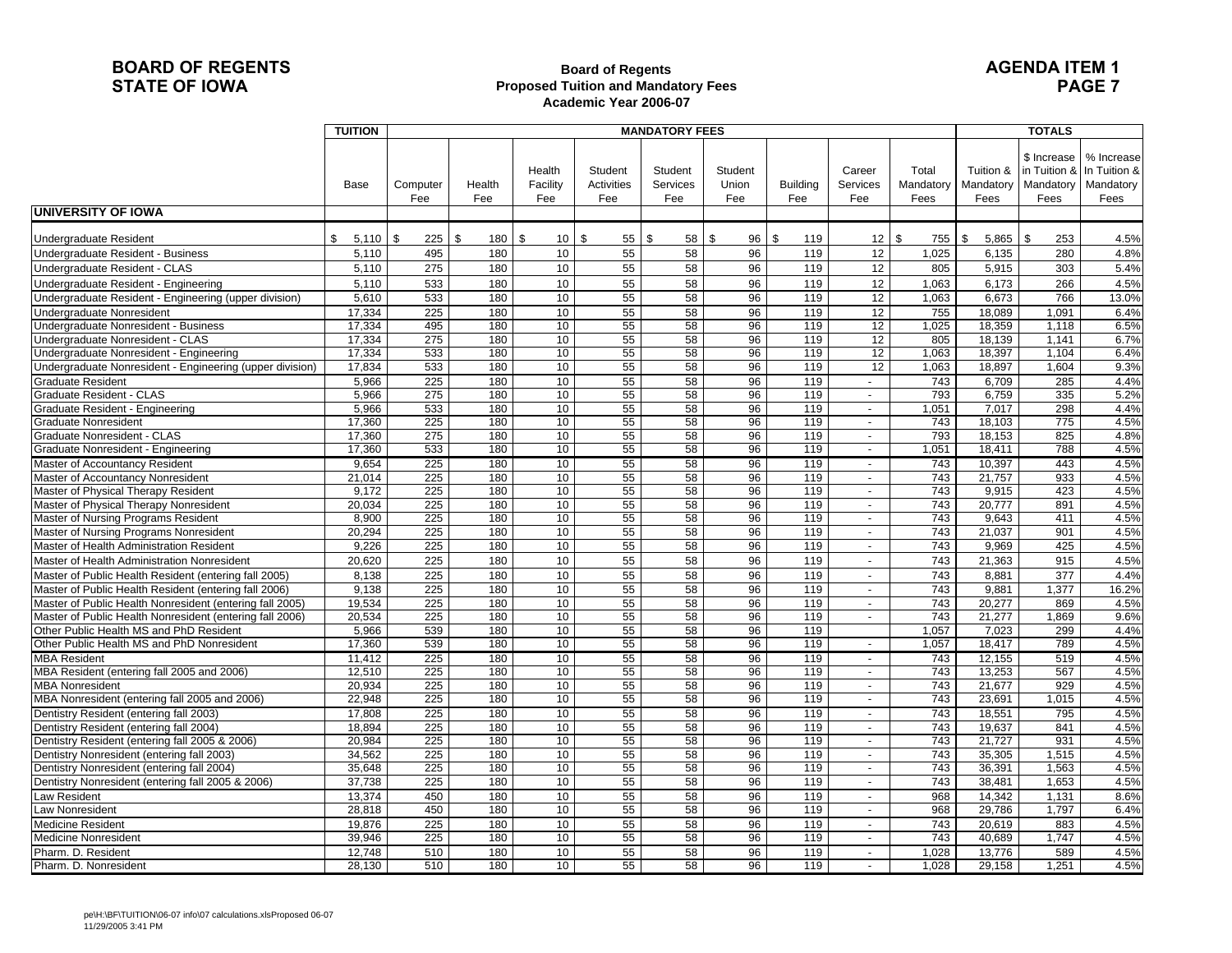# **BOARD OF REGENTSSTATE OF IOWA**

#### **Board of Regents Proposed Tuition and Mandatory Fees Academic Year 2006-07**

# **AGENDA ITEM 1PAGE 8**

|                                                          | <b>TUITION</b> |                 |               |                           |                              | <b>MANDATORY FEES</b>      |                                |                        |                           |                            | <b>TOTALS</b>     |                                                                             |                                 |
|----------------------------------------------------------|----------------|-----------------|---------------|---------------------------|------------------------------|----------------------------|--------------------------------|------------------------|---------------------------|----------------------------|-------------------|-----------------------------------------------------------------------------|---------------------------------|
|                                                          | <b>Base</b>    | Computer<br>Fee | Health<br>Fee | Health<br>Facility<br>Fee | Student<br>Activities<br>Fee | Student<br>Services<br>Fee | Student<br>Union<br>Fee        | <b>Building</b><br>Fee | Career<br>Services<br>Fee | Total<br>Mandatory<br>Fees | Mandatory<br>Fees | \$ Increase<br>Tuition & I in Tuition & I In Tuition &<br>Mandatory<br>Fees | % Increase<br>Mandatory<br>Fees |
| <b>IOWA STATE UNIVERSITY</b>                             |                |                 |               |                           |                              |                            |                                |                        |                           |                            |                   |                                                                             |                                 |
| <b>Undergraduate Resident</b>                            | \$<br>5,086    | \$<br>212       | l \$<br>178   | \$<br>16                  | \$<br>61.16                  | \$<br>201                  | \$<br>$\overline{\phantom{a}}$ | \$<br>106              | $\sim$                    | \$<br>774.16               | l \$<br>5,860     | 226<br>-\$                                                                  | 4.0%                            |
| Undergraduate Resident - Engineering (lower division)    | 5,086          | 437             | 178           | 16                        | 61.16                        | 201                        |                                | 106                    | $\sim$                    | 999.16                     | 6,085             | 218                                                                         | 3.7%                            |
| Undergraduate Resident - Engineering (upper division)    | 5,586          | 437             | 178           | 16                        | 61.16                        | 201                        | $\sim$                         | 106                    | $\sim$                    | 999.16                     | 6,585             | 718                                                                         | 12.2%                           |
| Undergraduate Resident - Comp Science                    | 5,086          | 401             | 178           | 16                        | 61.16                        | 201                        | $\sim$                         | 106                    | $\sim$                    | 963.16                     | 6.049             | 272                                                                         | 4.7%                            |
| Undergraduate Resident - MIS                             | 5,086          | 361             | 178           | 16                        | 61.16                        | 201                        | $\mathbf{r}$                   | 106                    | $\overline{a}$            | 923.16                     | 6,009             | 232                                                                         | 4.0%                            |
| Undergraduate Nonresident                                | 15,580         | 212             | 178           | 16                        | 61.16                        | 201                        | $\sim$                         | 106                    | $\sim$                    | 774.16                     | 16,354            | 630                                                                         | 4.0%                            |
| Undergraduate Nonresident - Engineering (lower division) | 15,580         | 437             | 178           | 16                        | 61.16                        | 201                        | $\sim$                         | 106                    | $\sim$                    | 999.16                     | 16,579            | 622                                                                         | 3.9%                            |
| Undergraduate Nonresident - Engineering (upper division) | 16,080         | 437             | 178           | 16                        | 61.16                        | 201                        | $\overline{a}$                 | 106                    | $\sim$                    | 999.16                     | 17,079            | 1,122                                                                       | 7.0%                            |
| Undergraduate Nonresident - Comp Science                 | 15,580         | 401             | 178           | 16                        | 61.16                        | 201                        |                                | 106                    | $\sim$                    | 963.16                     | 16,543            | 676                                                                         | 4.3%                            |
| Undergraduate Nonresident - MIS                          | 15,580         | 361             | 178           | 16                        | 61.16                        | 201                        | $\sim$                         | 106                    | $\sim$                    | 923.16                     | 16,503            | 636                                                                         | 4.0%                            |
| <b>Graduate Resident</b>                                 | 5,936          | 168             | 178           | 16                        | 61.16                        | 201                        |                                | 106                    | $\overline{\phantom{a}}$  | 730.16                     | 6.666             | 256                                                                         | 4.0%                            |
| Graduate Resident - Engineering                          | 5,936          | 437             | 178           | 16                        | 61.16                        | 201                        | $\overline{a}$                 | 106                    | $\sim$                    | 999.16                     | 6,935             | 250                                                                         | 3.7%                            |
| Graduate Resident - Comp Science                         | 5,936          | 401             | 178           | 16                        | 61.16                        | 201                        | $\sim$                         | 106                    | $\sim$                    | 963.16                     | 6,899             | 304                                                                         | 4.6%                            |
| Graduate Resident - MIS                                  | 5,936          | 361             | 178           | 16                        | 61.16                        | 201                        | $\sim$                         | 106                    | $\sim$                    | 923.16                     | 6,859             | 264                                                                         | 4.0%                            |
| <b>Graduate Nonresident</b>                              | 16,350         | 168             | 178           | 16                        | 61.16                        | 201                        | $\sim$                         | 106                    | $\sim$                    | 730.16                     | 17,080            | 658                                                                         | 4.0%                            |
| Graduate Nonresident - Engineering                       | 16,350         | 437             | 178           | 16                        | 61.16                        | 201                        | $\sim$                         | 106                    | $\sim$                    | 999.16                     | 17,349            | 652                                                                         | 3.9%                            |
| Graduate Nonresident - Comp Science                      | 16,350         | 401             | 178           | 16                        | 61.16                        | 201                        | $\sim$                         | 106                    | $\sim$                    | 963.16                     | 17,313            | 706                                                                         | 4.3%                            |
| Graduate Nonresident - MIS                               | 16,350         | 361             | 178           | 16                        | 61.16                        | 201                        | $\sim$                         | 106                    | $\sim$                    | 923.16                     | 17,273            | 666                                                                         | 4.0%                            |
| <b>Veterinary Medicine Resident</b>                      | 13.860         | 212             | 178           | 16                        | 61.16                        | 201                        | $\overline{\phantom{a}}$       | 106                    | $\overline{\phantom{a}}$  | 774.16                     | 14,634            | 1.942                                                                       | 15.3%                           |
| Veterinary Medicine Nonresident                          | 34,198         | 212             | 178           | 16                        | 61.16                        | 201                        |                                | 106                    |                           | 774.16                     | 34,972            | 3.694                                                                       | 11.8%                           |
| UNIVERSITY OF NORTHERN IOWA                              |                |                 |               |                           |                              |                            |                                |                        |                           |                            |                   |                                                                             |                                 |
| Undergraduate Resident                                   | \$<br>5.086    | 178<br>\$       | - \$<br>152   | \$<br>33                  | \$                           | \$<br>231                  | \$                             | \$<br>232              | $\blacksquare$            | \$<br>826                  | 5,912<br>-\$      | \$<br>310                                                                   | 5.5%                            |
| Undergraduate Nonresident                                | 13,002         | 178             | 152           | 33                        | $\blacksquare$               | 231                        | $\sim$                         | 232                    | $\sim$                    | 826                        | 13,828            | 614                                                                         | 4.6%                            |
| <b>Graduate Resident</b>                                 | 5.936          | 178             | 152           | 33                        | ٠                            | 231                        | $\overline{\phantom{a}}$       | 232                    | $\overline{\phantom{a}}$  | 826                        | 6.762             | 342                                                                         | 5.3%                            |
| <b>Graduate Nonresident</b>                              | 14,074         | 178             | 152           | 33                        | ٠                            | 231                        | $\overline{a}$                 | 232                    | $\sim$                    | 826                        | 14,900            | 656                                                                         | 4.6%                            |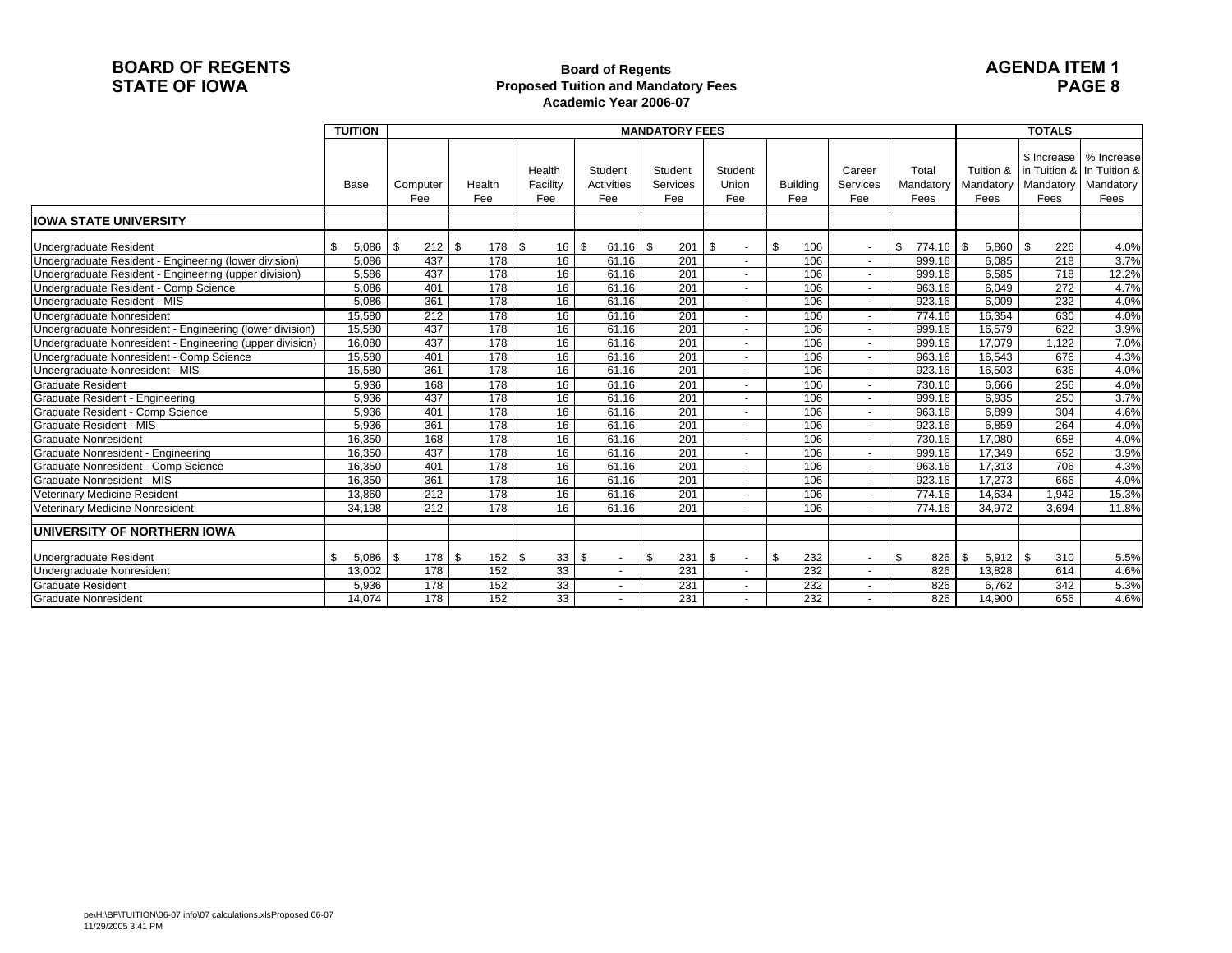# **Additional Information:**

## Board Tuition Policy

The Board approved a new tuition policy at the September 2005 meeting, which includes, in part:

The Board will use, as a benchmark in evaluating university-proposed tuition and fee increases, an inflationary percentage range of the projected HEPI (Higher Education Price Index) as determined by the University of Iowa's Institute for Economic Research, in consultation with economists at Iowa State University and the University of Northern Iowa.

#### Higher Education Price Index

HEPI measures the average relative level in the prices of a fixed market basket of goods and services purchased by colleges and universities through current fund educational and general expenditures excluding expenditures for research. HEPI documents inflation affecting the higher education industry, allowing colleges and universities to specifically determine the increase in funding required each year to maintain real investment.

Since the Board determines tuition increases well in advance of the actual expenditure of funds, the Board has utilized inflation projections. The Institute for Economic Research at the University of Iowa prepares these projections, which include a range for HEPI.

| <b>HEPI Projections</b> |                                                                                                              |         |  |  |  |  |  |
|-------------------------|--------------------------------------------------------------------------------------------------------------|---------|--|--|--|--|--|
|                         | Range                                                                                                        | Median* |  |  |  |  |  |
| FY 2004                 | $3.1 - 3.9\%$                                                                                                | 4.7%    |  |  |  |  |  |
| FY 2005                 | $3.5 - 4.4\%$                                                                                                | 3.5%    |  |  |  |  |  |
| FY 2006                 | $3.4 - 4.5%$                                                                                                 | 4.0%    |  |  |  |  |  |
| FY 2007                 | $3.4 - 4.5%$                                                                                                 | 4.1%    |  |  |  |  |  |
| FY 2008                 | $3.5 - 5.1\%$                                                                                                | 4.3%    |  |  |  |  |  |
|                         | * FY 2004 and FY 2005 include the original projected range and the actual HEPI<br>rate in the median column. |         |  |  |  |  |  |

#### Peer Groups

The following table and those on the next two pages represent comparative analyses with the Board-established peer groups; ten other universities are represented in each of the Regent universities peer comparison groups.

| <b>Regent Undergraduate</b><br><b>Tuition and Fees</b><br>2004-05 Academic Year |                                       |          |  |  |  |  |  |  |  |  |
|---------------------------------------------------------------------------------|---------------------------------------|----------|--|--|--|--|--|--|--|--|
|                                                                                 | <b>Nonresident</b><br><b>Resident</b> |          |  |  |  |  |  |  |  |  |
| University of Iowa<br>\$5,612<br>\$16,998                                       |                                       |          |  |  |  |  |  |  |  |  |
| SUI Peer Group Average *                                                        | 7,051                                 | 20,237   |  |  |  |  |  |  |  |  |
| \$ from Peer Group Average                                                      | 1,439                                 | 3,239    |  |  |  |  |  |  |  |  |
| % of Peer Group Average                                                         | 79.6%                                 | 84.0%    |  |  |  |  |  |  |  |  |
| <b>Iowa State University</b><br>\$5,634<br>\$15,724                             |                                       |          |  |  |  |  |  |  |  |  |
| ISU Peer Group Average *                                                        | 6,949                                 | 19,293   |  |  |  |  |  |  |  |  |
| \$ from Peer Group Average                                                      | \$1,315                               | 3,569    |  |  |  |  |  |  |  |  |
| % of Peer Group Average                                                         | 81.1%                                 | 81.5%    |  |  |  |  |  |  |  |  |
| <b>University of Northern Iowa</b>                                              | \$5,602                               | \$13,214 |  |  |  |  |  |  |  |  |
| <b>UNI Peer Group Average *</b>                                                 | 5,824                                 | 14,552   |  |  |  |  |  |  |  |  |
| \$ from Peer Group Average                                                      | 222                                   | 1,338    |  |  |  |  |  |  |  |  |
| % of Peer Group Average                                                         | 96.2%                                 | 90.8%    |  |  |  |  |  |  |  |  |

Averages exclude Regent institutions.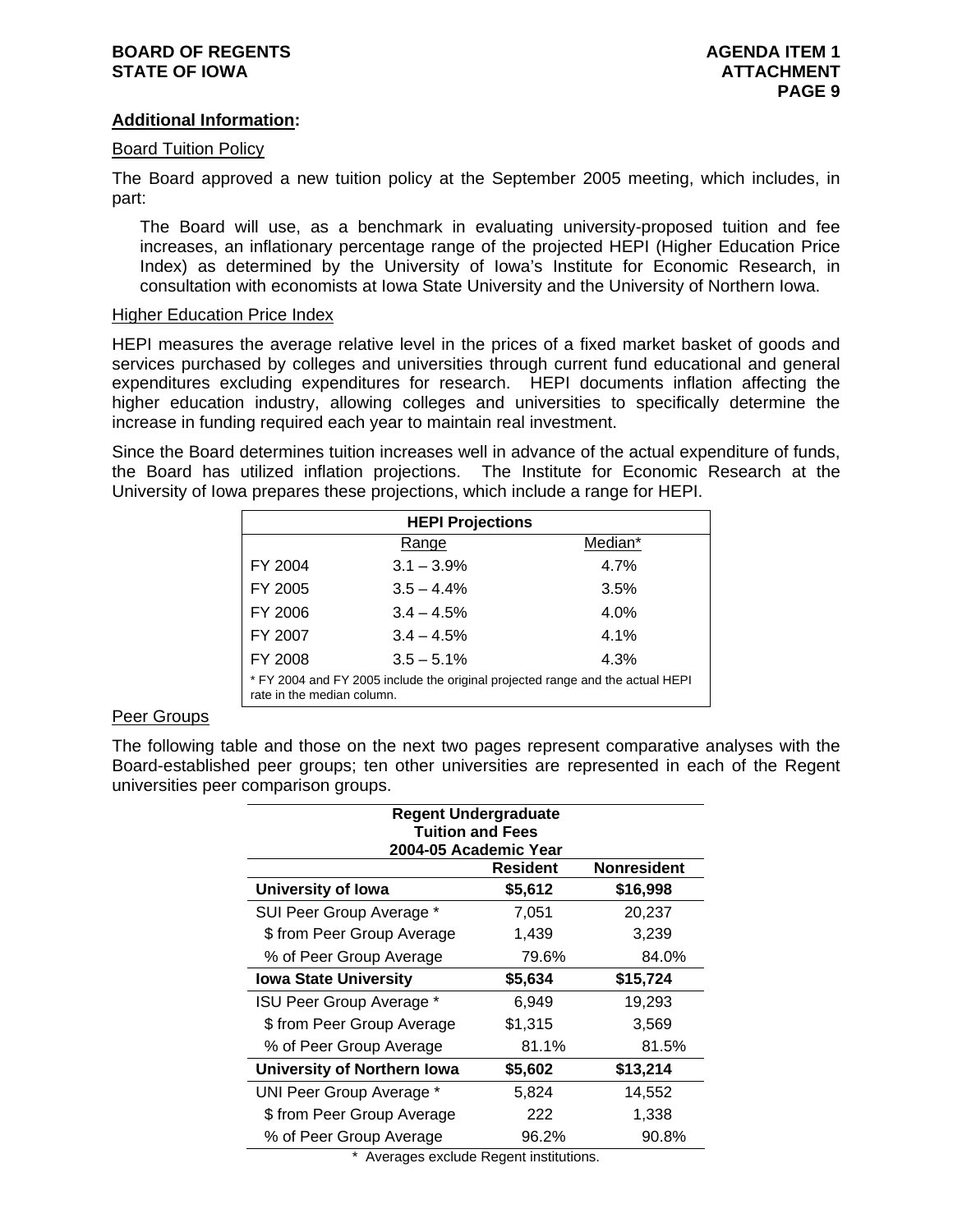# **Peer Group Comparisons of 2005-06 Undergraduate Resident Tuition and Fees**





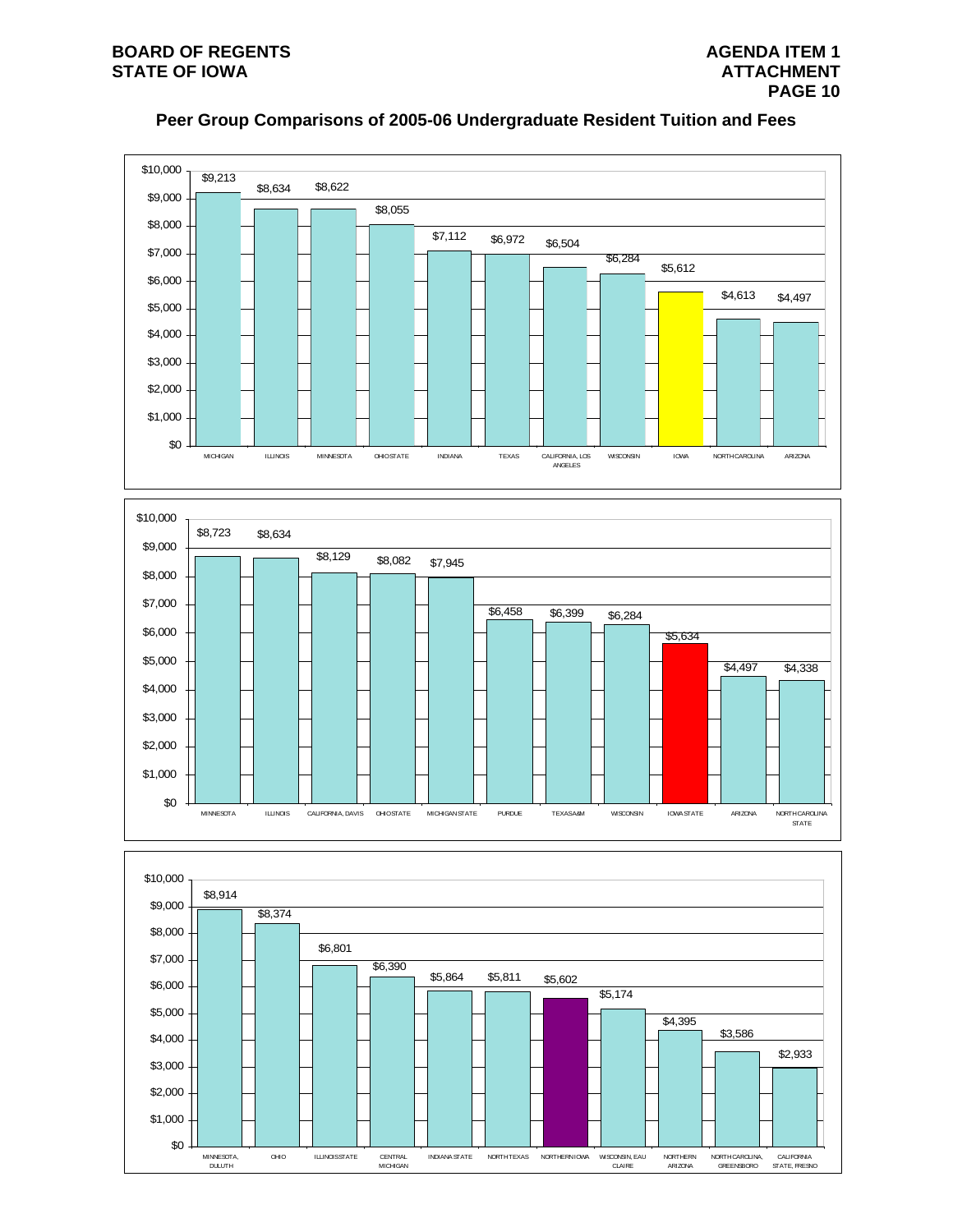

## **Peer Group Comparisons of 2005-06 Undergraduate Nonresident Tuition and Fees**